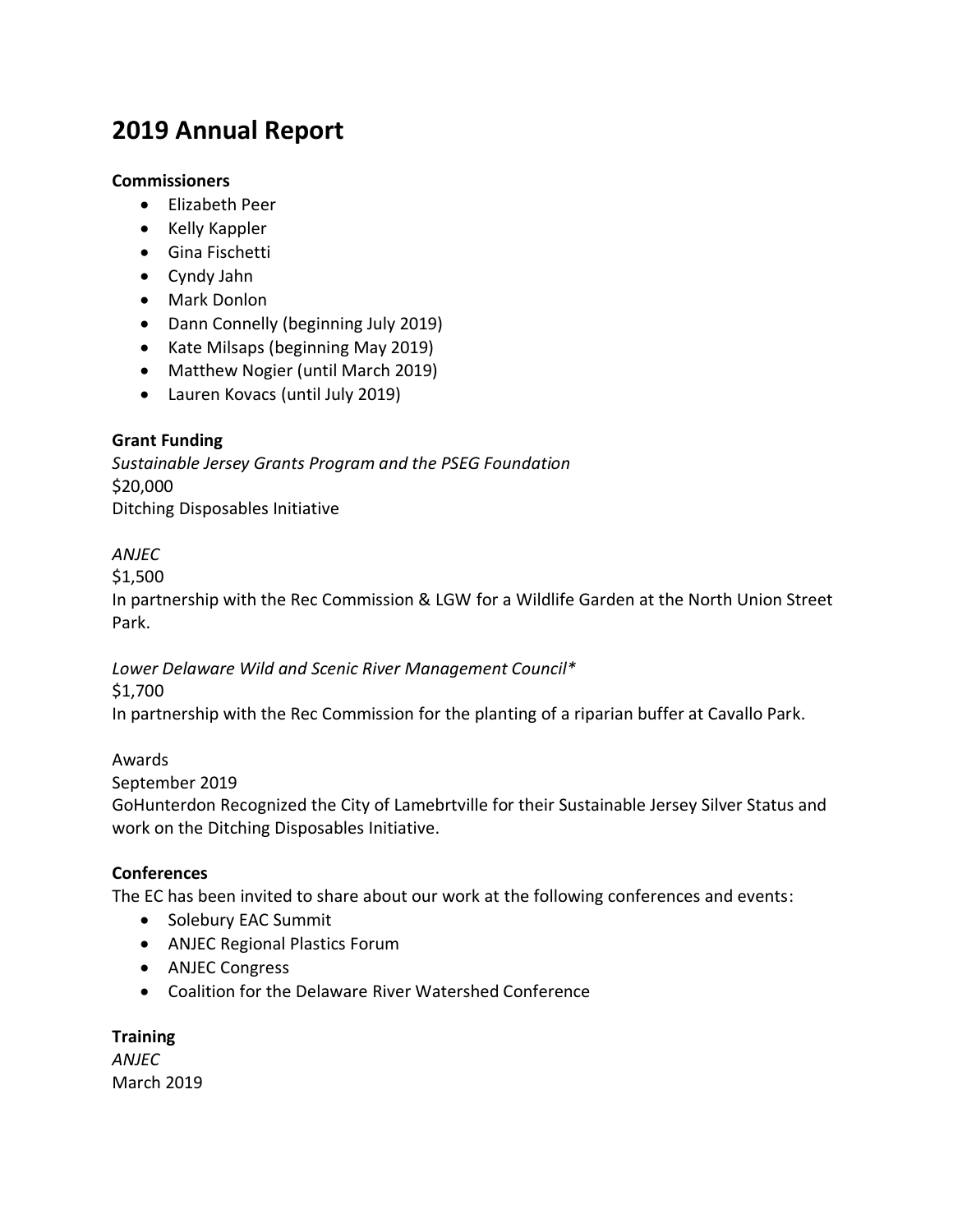The EC invited Jen Coffey and Dini Cheko to give us an in depth look at the roles and responsibilities of an Environmental Commission.

## **Programs**

## *Ditching Disposables*

It is a priority for the City of Lambertville to partner with residents and local businesses to improve sustainability practices in our City. On September 17, 2018 the City of Lambertville passed a comprehensive plastics ordinance that banned the use of plastic straws, plastic bags, polystyrene and styrofoam containers by businesses in the City. This ordinance was the catalyst for the Ditching Disposables Initiative which will fuel a culture shift in our community away from the use of single use plastics by utilizing the following methods.

1. Educating the community about the harmful effects of single-use plastics on our environment and health.

2. Providing residents and businesses with a range of easy-to-adopt actions that can help them make a successful transition away from single use plastics.

3. Reinforcing and celebrating positive changes.

Repurpose a T-Shirt Workshop "T-Shirts to Totes"

June 24<sup>th</sup> at the Lambertville Public School Gymnasium

In June the City of Lambertville Environmental Commission hosted T-Shirts to Totes at the Lambertville Public School Gymnasium. The public was invited to join in on an evening of upcycling old t-shirts into reusable shopping bags. T-Shirts to Totes featured up-cycling sewing demonstrations and opportunities to join in on the crafts. Attendees made their own reusable bags in numerous styles to take home or donate to Lambertville Food Pantries. Attendees of all ages attended, which made for a fun evening for the entire family! T-Shirts to Totes was a wonderful opportunity to craft as a community, talk about sustainability, and support the transition away from disposable bags. Nearly 50 upcycled shopping bags were donated to local food pantries.

## Press Coverage

[https://www.nj.com/hunterdon-county-democrat/2019/06/lambertville-plans-to-transform-t](https://www.nj.com/hunterdon-county-democrat/2019/06/lambertville-plans-to-transform-t-shirts-into-totes.html?fbclid=IwAR33KbP5M8nlKIwQGTCJ3_latKwRXFKMWUHLcSQz_N4IvpFsKw8YvuobMP)[shirts-into-](https://www.nj.com/hunterdon-county-democrat/2019/06/lambertville-plans-to-transform-t-shirts-into-totes.html?fbclid=IwAR33KbP5M8nlKIwQGTCJ3_latKwRXFKMWUHLcSQz_N4IvpFsKw8YvuobMP)

[totes.html?fbclid=IwAR33KbP5M8nlKIwQGTCJ3\\_latKwRXFKMWUHLcSQz\\_N4IvpFsKw8YvuobMP](https://www.nj.com/hunterdon-county-democrat/2019/06/lambertville-plans-to-transform-t-shirts-into-totes.html?fbclid=IwAR33KbP5M8nlKIwQGTCJ3_latKwRXFKMWUHLcSQz_N4IvpFsKw8YvuobMP)

## Sustainable Business Forum

July 31, 2019 at the Lambertville Justice Center/ACME Screening Room

In July 2019 the Environmental Commission hosted the Sustainable Business Forum to work with businesses to prepare for the plastics ordinance that went into effect on January 1, 2020 and make the transition to a more sustainable business model. The forum was well attended and provided businesses the opportunity to learn about the upcoming plastic ordinance, network, meet distributors of eco-friendly plastic alternatives and brainstorm about ways the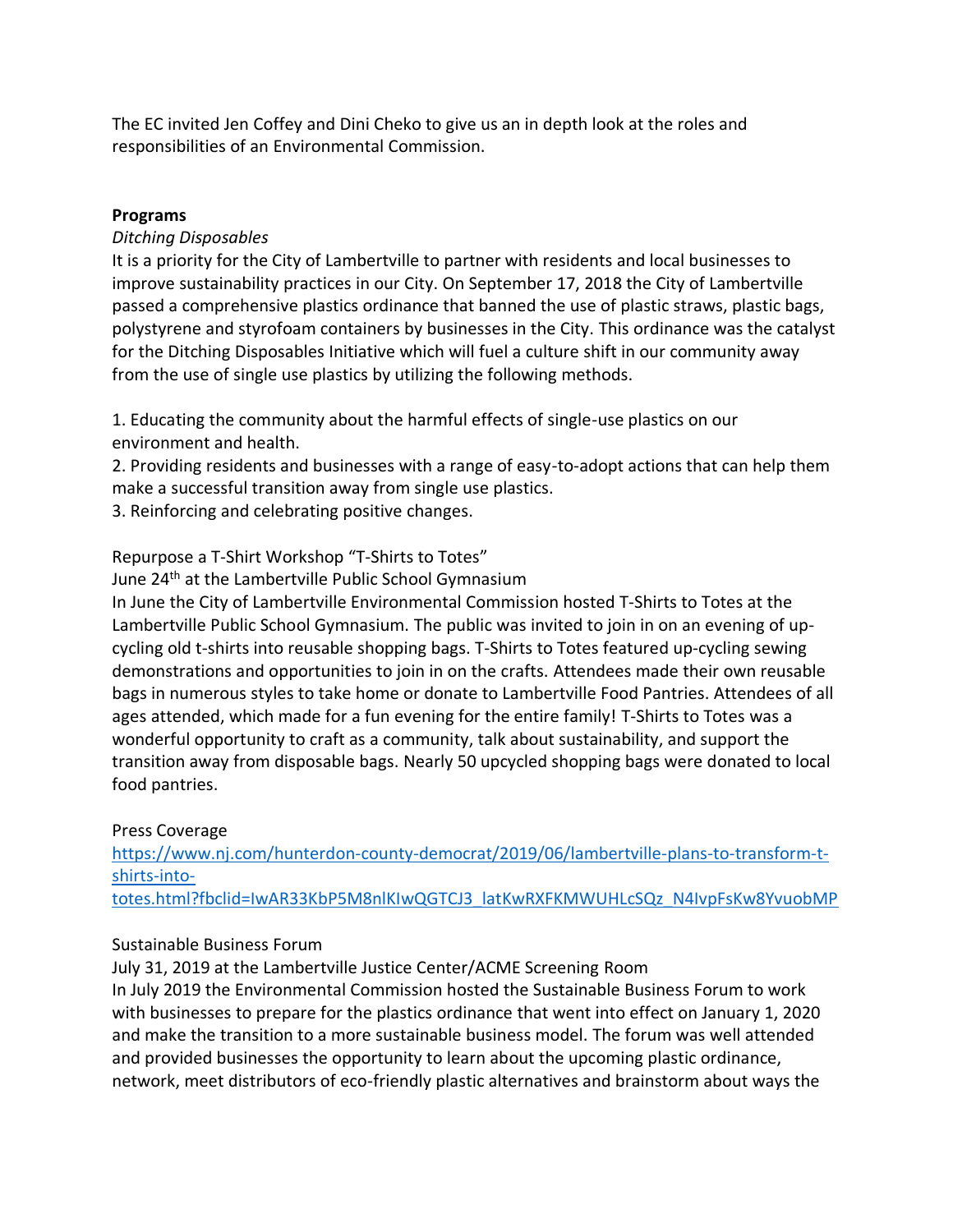business community can continue to work with the City towards a more sustainable community.

Press Coverage

[https://www.nj.com/hunterdon-county-democrat/2019/07/lambertville-hosts-sustainable](https://www.nj.com/hunterdon-county-democrat/2019/07/lambertville-hosts-sustainable-business-forum-on-july-31.html?fbclid=IwAR2oXDxoNJLnVLgGX1doVyUo-Iy_ZYvtzYDRauNGpId5FckpG90-MuGxbV8)[business-forum-on-july-31.html?fbclid=IwAR2oXDxoNJLnVLgGX1doVyUo-](https://www.nj.com/hunterdon-county-democrat/2019/07/lambertville-hosts-sustainable-business-forum-on-july-31.html?fbclid=IwAR2oXDxoNJLnVLgGX1doVyUo-Iy_ZYvtzYDRauNGpId5FckpG90-MuGxbV8)[Iy\\_ZYvtzYDRauNGpId5FckpG90-MuGxbV8](https://www.nj.com/hunterdon-county-democrat/2019/07/lambertville-hosts-sustainable-business-forum-on-july-31.html?fbclid=IwAR2oXDxoNJLnVLgGX1doVyUo-Iy_ZYvtzYDRauNGpId5FckpG90-MuGxbV8)

[https://patch.com/pennsylvania/newhope-lambertville/learn-lambertvilles-plastic-bag-ban](https://patch.com/pennsylvania/newhope-lambertville/learn-lambertvilles-plastic-bag-ban-upcoming-forum?fbclid=IwAR2rXBvV8PBsAjGBQBB4DEeJ_IYGtCyQja-vI4pOU5lF-INgINYIArytRbk)[upcoming-forum?fbclid=IwAR2rXBvV8PBsAjGBQBB4DEeJ\\_IYGtCyQja-vI4pOU5lF-INgINYIArytRbk](https://patch.com/pennsylvania/newhope-lambertville/learn-lambertvilles-plastic-bag-ban-upcoming-forum?fbclid=IwAR2rXBvV8PBsAjGBQBB4DEeJ_IYGtCyQja-vI4pOU5lF-INgINYIArytRbk)

<https://www.pbs.org/video/aron-lambertville-1564583281/>

Sustainable Business Award

In September 2019 the Environmental Commission sought nominations and votes for the first Sustainable Business Award, the Green Innovator Award. Homestead Market was the winner. Their award is being designed and will be presented in 2020.

Press Coverage

[https://www.nj.com/hunterdon-county-democrat/2019/09/lambertville-environmental](https://www.nj.com/hunterdon-county-democrat/2019/09/lambertville-environmental-commission-seeks-nominations-for-green-innovator-award.html?fbclid=IwAR3_nWQucBhMNYPmMWMHE5WGf1Lyb0HjIpFFDc-uzwEWrUEl3JjHJy56F6A)[commission-seeks-nominations-for-green-innovator](https://www.nj.com/hunterdon-county-democrat/2019/09/lambertville-environmental-commission-seeks-nominations-for-green-innovator-award.html?fbclid=IwAR3_nWQucBhMNYPmMWMHE5WGf1Lyb0HjIpFFDc-uzwEWrUEl3JjHJy56F6A)[award.html?fbclid=IwAR3\\_nWQucBhMNYPmMWMHE5WGf1Lyb0HjIpFFDc](https://www.nj.com/hunterdon-county-democrat/2019/09/lambertville-environmental-commission-seeks-nominations-for-green-innovator-award.html?fbclid=IwAR3_nWQucBhMNYPmMWMHE5WGf1Lyb0HjIpFFDc-uzwEWrUEl3JjHJy56F6A)[uzwEWrUEl3JjHJy56F6A](https://www.nj.com/hunterdon-county-democrat/2019/09/lambertville-environmental-commission-seeks-nominations-for-green-innovator-award.html?fbclid=IwAR3_nWQucBhMNYPmMWMHE5WGf1Lyb0HjIpFFDc-uzwEWrUEl3JjHJy56F6A)

[https://patch.com/pennsylvania/newhope-lambertville/lambertville-announces-green](https://patch.com/pennsylvania/newhope-lambertville/lambertville-announces-green-innovator-award?utm_term=article-slot-1&utm_source=newsletter-daily&utm_medium=email&utm_campaign=newsletter&fbclid=IwAR14L5tXCOE06sPHv1XUawQg-ifktZ3GZaxEh3Jg800whX-z0y8Fe3qLsws)[innovator-award?utm\\_term=article-slot-1&utm\\_source=newsletter](https://patch.com/pennsylvania/newhope-lambertville/lambertville-announces-green-innovator-award?utm_term=article-slot-1&utm_source=newsletter-daily&utm_medium=email&utm_campaign=newsletter&fbclid=IwAR14L5tXCOE06sPHv1XUawQg-ifktZ3GZaxEh3Jg800whX-z0y8Fe3qLsws)[daily&utm\\_medium=email&utm\\_campaign=newsletter&fbclid=IwAR14L5tXCOE06sPHv1XUaw](https://patch.com/pennsylvania/newhope-lambertville/lambertville-announces-green-innovator-award?utm_term=article-slot-1&utm_source=newsletter-daily&utm_medium=email&utm_campaign=newsletter&fbclid=IwAR14L5tXCOE06sPHv1XUawQg-ifktZ3GZaxEh3Jg800whX-z0y8Fe3qLsws) [Qg-ifktZ3GZaxEh3Jg800whX-z0y8Fe3qLsws](https://patch.com/pennsylvania/newhope-lambertville/lambertville-announces-green-innovator-award?utm_term=article-slot-1&utm_source=newsletter-daily&utm_medium=email&utm_campaign=newsletter&fbclid=IwAR14L5tXCOE06sPHv1XUawQg-ifktZ3GZaxEh3Jg800whX-z0y8Fe3qLsws)

Community Canvassing Day

November 10, 2019

In November of 2019 nearly 30 volunteers joined the Environmental Commission to knock on every door in the City of Lambertville to hand out reusable shopping bags made out of recycled cotton and talk about the upcoming plastic ordinance. Anecdotal data showed that a vast majority of the residents we spoke to knew about the ordinance and Community Canvassing Day. We even spoke to a handful of residents that were so excited about Community Canvassing Day that they stayed home so they could receive their shopping bags that day! Residents who were not home were left a door hanger that gave information about the ordinance and where they can pick up their bag.

Press Coverage

[https://www.nj.com/news/2019/11/lambertvilles-ditching-disposables-day-is-about-getting](https://www.nj.com/news/2019/11/lambertvilles-ditching-disposables-day-is-about-getting-people-ready-for-the-coming-plastics-ban.html)[people-ready-for-the-coming-plastics-ban.html](https://www.nj.com/news/2019/11/lambertvilles-ditching-disposables-day-is-about-getting-people-ready-for-the-coming-plastics-ban.html)

[https://www.lehighvalleylive.com/news/2019/11/lambertvilles-ditching-disposables-day-is](https://www.lehighvalleylive.com/news/2019/11/lambertvilles-ditching-disposables-day-is-about-getting-people-ready-for-the-coming-plastics-ban.html)[about-getting-people-ready-for-the-coming-plastics-ban.html](https://www.lehighvalleylive.com/news/2019/11/lambertvilles-ditching-disposables-day-is-about-getting-people-ready-for-the-coming-plastics-ban.html)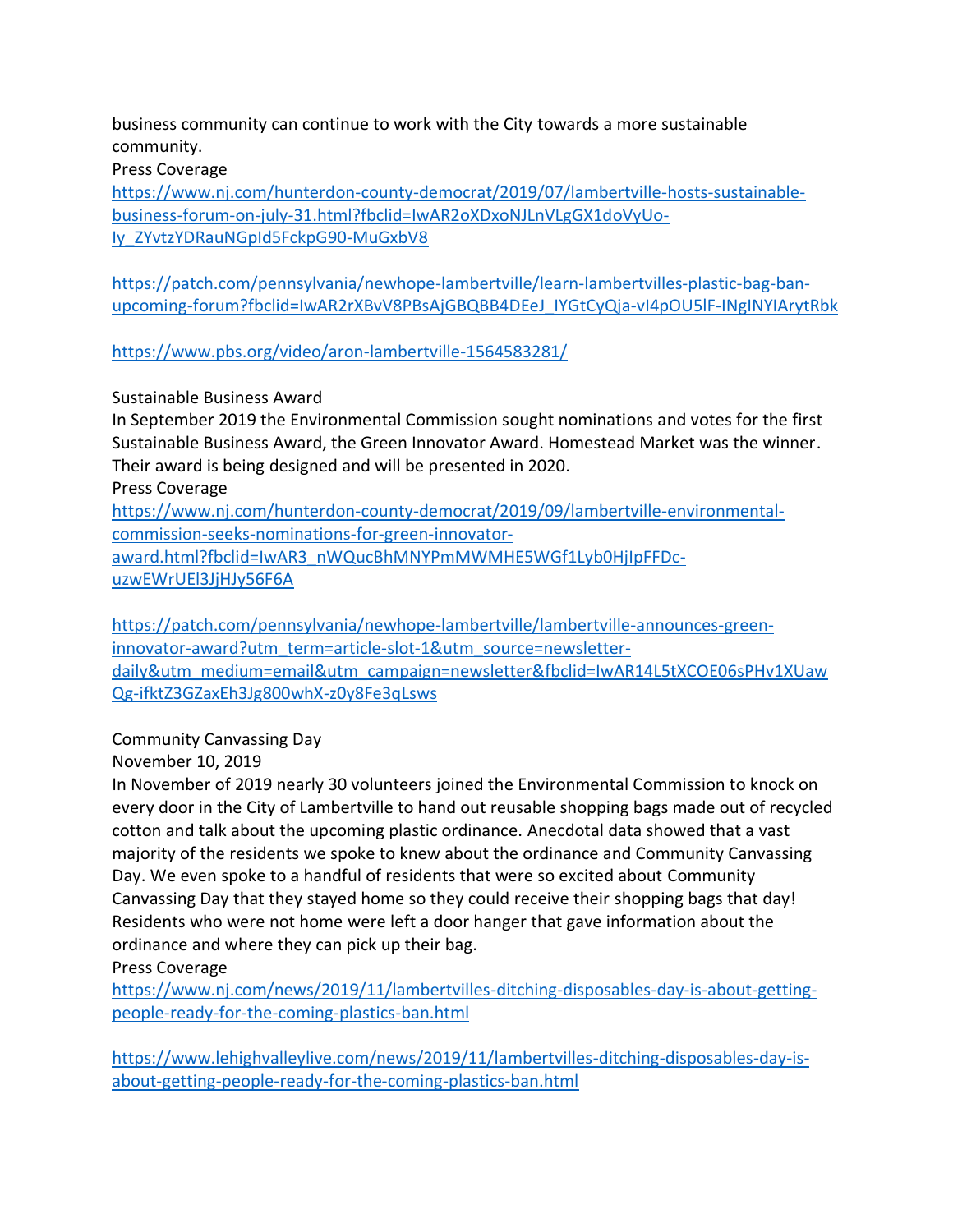#### Sustainability Lecture

December 16, 2019 at the Lambertville Justice Center/ACME Screening Room In December The Lambertville Environmental Commission welcomed Mindy Mutterperl, author and communications consultant, who spoke on the topic of Sustainability at the Lambertville Justice Center/Acme Screening Room. Mutterperl's work focuses on making sustainable lifestyle choices that can benefit individuals, communities, and the planet. At the lecture, attendees learned useful tactics that will help individuals move toward a zero-waste lifestyle, from overall consumption, to consumption choices, to recycling tips and tricks. Liz Magill, Chair of the Lambertville Environmental Commission, interviewed Mutterperl, followed by an audience Q&A.

## [https://www.wlvt.org/blogs/hunterdon/going-](https://www.wlvt.org/blogs/hunterdon/going-green/?fbclid=IwAR06v34GhPoItRymFzVBK8akSpIAJHKQ0Ki_SV2uBa9xrqbTtAxnqclhQBY)

[green/?fbclid=IwAR06v34GhPoItRymFzVBK8akSpIAJHKQ0Ki\\_SV2uBa9xrqbTtAxnqclhQBY](https://www.wlvt.org/blogs/hunterdon/going-green/?fbclid=IwAR06v34GhPoItRymFzVBK8akSpIAJHKQ0Ki_SV2uBa9xrqbTtAxnqclhQBY)

[https://www.nj.com/hunterdon/2019/05/lambertville-awarded-20k-grant-for-its-ditching](https://www.nj.com/hunterdon/2019/05/lambertville-awarded-20k-grant-for-its-ditching-disposables-program.html)[disposables-program.html](https://www.nj.com/hunterdon/2019/05/lambertville-awarded-20k-grant-for-its-ditching-disposables-program.html)

## *Make Your Own Rain Barrel Night*

March 2019 at Lambertville Public School

Residents and members of the Easton Environmental Commission joined the Lambertville Environmental Commission to repurpose 55 gallon drums into rain barrels that they were able to take home.

## Partners

- Lambertville goes wild
- AmeriCorps NJ Watershed Ambassadors Program
- Indivisible Lambertville/New Hope

## *Sustainability Storytime*

March 2019

We read "One Plastic Bag" to Ms. Gardner's class, discussed the importance of bringing your reusable shopping bag to the store and designed our own to take home.

Partners

• Lambertville Public School

# *South Hunterdon Regional School District Green Committee* April 2019-

The Environmental Commission has served as a member of the SHRSDGC, Supporting the schools and the district in their efforts to achieve a Sustainable Jersey for Schools certification.

Partners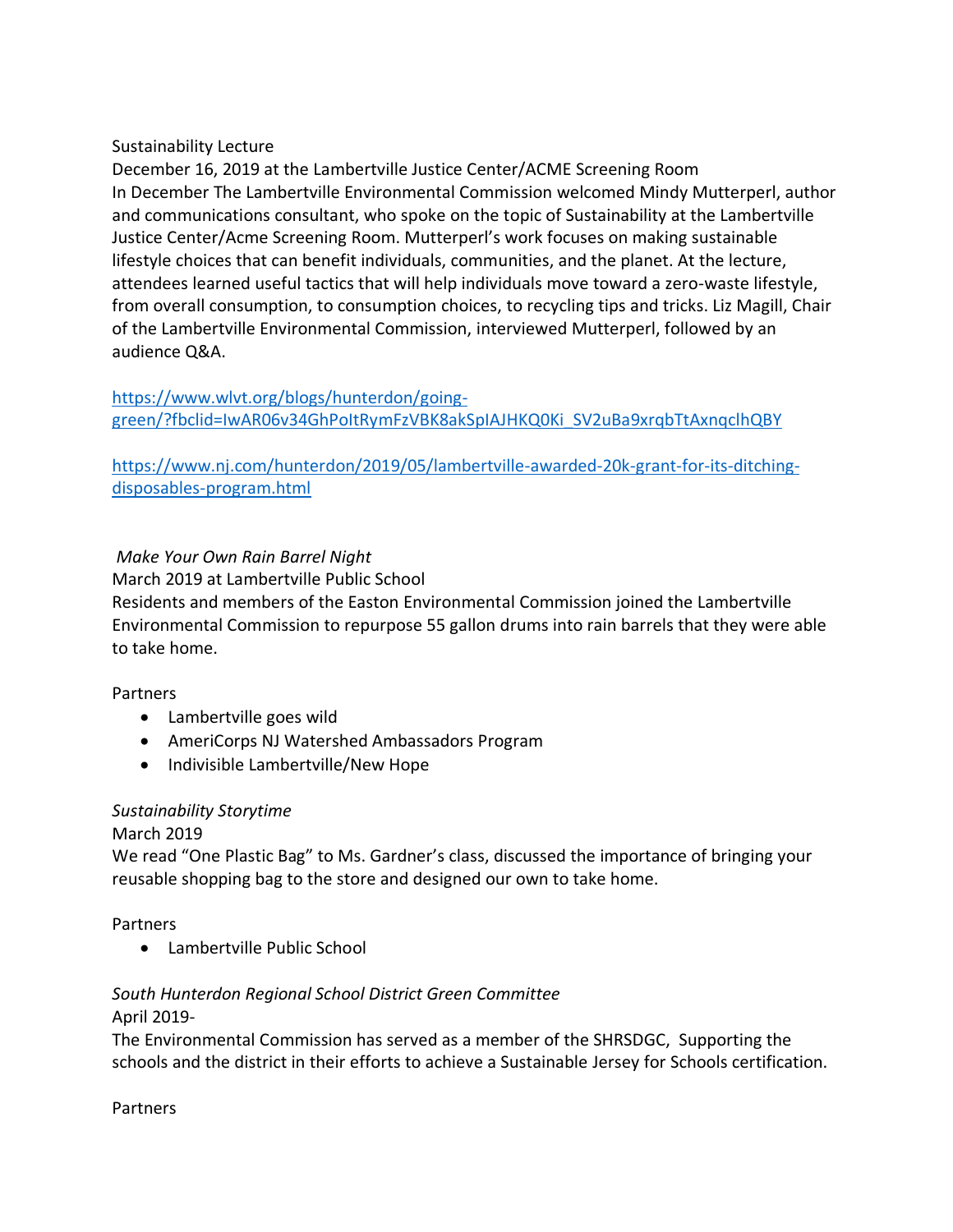• South Hunterdon Regional School District

## *Bag It Screening*

April 2019 Screening of bag it and discussion of the ditching disposables initiative.

Partners

- ACME Screening room
- ANJEC

## *Groundswell Rising Screening*

April 2019

Screening of groundswell rising followed by a discussion with Tracy Carluccio from the Delaware Riverkeeper Network.

#### Partners

• ACME Screening room

# *Native Plant Sale*

June (and September) 2019 In partnership with Lambertville goes wild residents were offered the opportunity to learn about and purchase native plants.

Partners

• Lambertville Goes Wild

## *Community Wildlife Habitat Designation - LGW*

July 2019

Through The efforts of Lambertville Goes Wild the National Wildlife Federation gave Lambertville the prestigious designation of a community wildlife habitat.

## *Trex Initiative*

July 2019

The EC has been working with the City to implement the very popular Trex initiative. Collection containers are available at city hall and the Lambertville free public library.

*NJ Clean Communities 2nd Annual Delaware River Cleanup*

September 2019

Volunteers collected litter along the river from Holcombe Jimison farm to the boat club.

Partners

- Delaware River Greenway Partnership
- Delaware Canal State Park